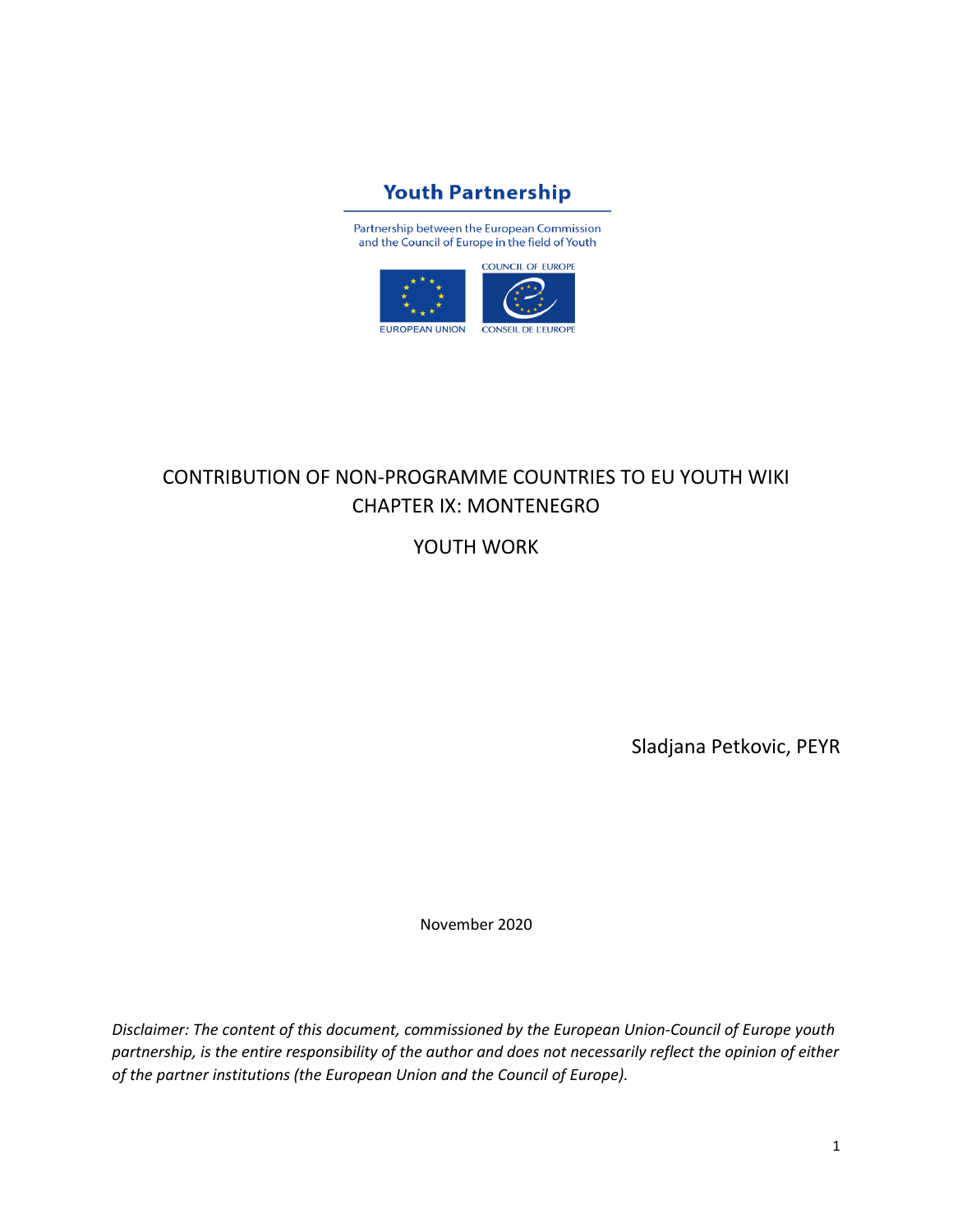# **Contents**

| 10.6 Recognition and validation of skills acquired through youth work10 |  |
|-------------------------------------------------------------------------|--|
|                                                                         |  |
|                                                                         |  |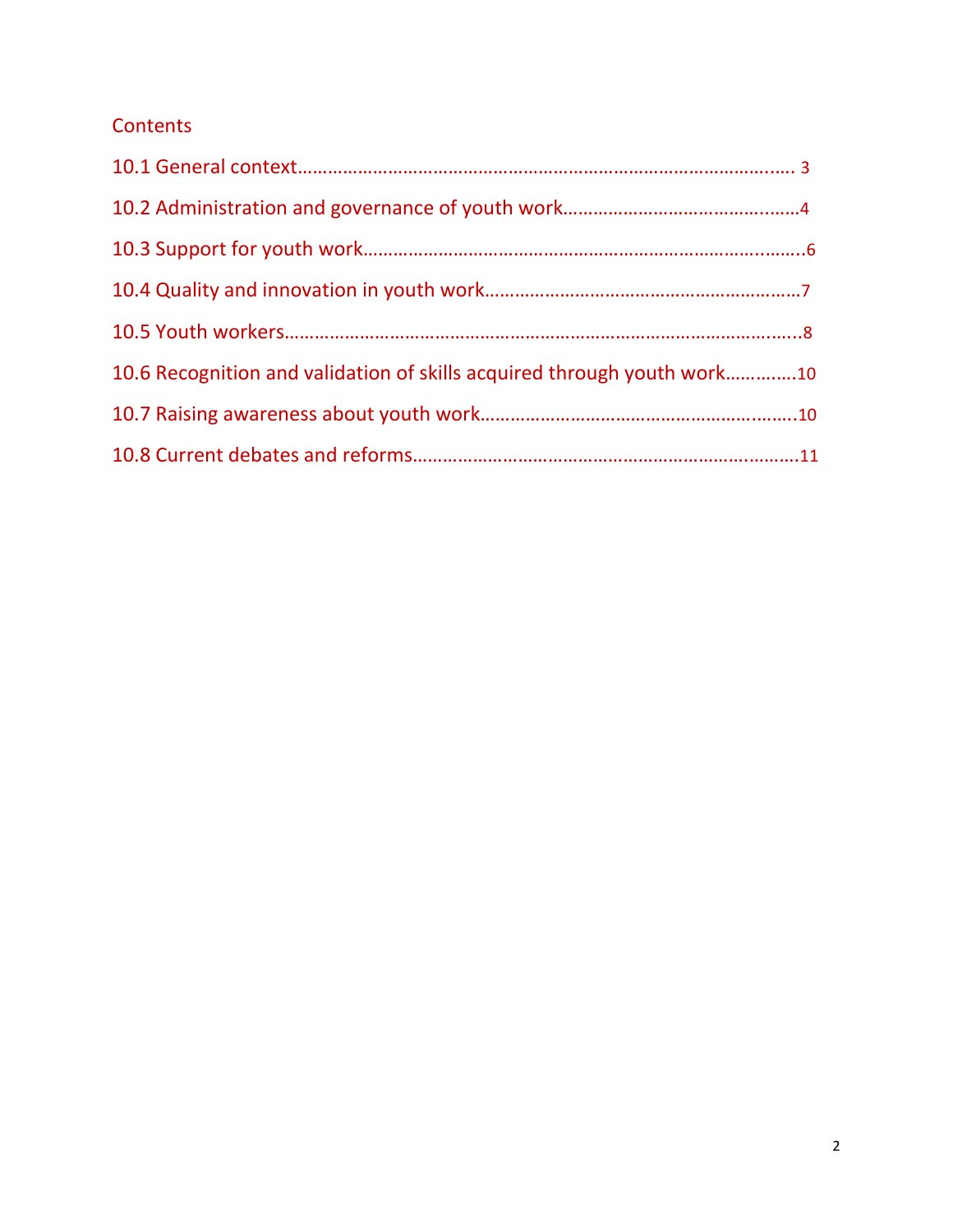### 10.1 General context

#### **Historical developments**

The framework for contemporary youth work practice was established in the early 2000s although the strategic framework for youth policy (and indirectly youth work) was not adopted until 2006, when Montenegro gained its independence. Before that, the country was part of the Republic of Yugoslavia, which had a well-structured system of youth services established at the national and local level that helped to form the basis for the development of youth work in the post-transitional Montenegrin society. International organisations played an important role in re-establishing community youth work in the country, as mentioned in "[History of Youth Work in Montenegro](https://pjp-eu.coe.int/documents/42128013/47262055/Montenegro.pdf/b9164413-e04d-4162-963a-9d56fdd2a42b)".

One of the most important of these was certainly the PRONI Institute for Social Education, which actively supported youth work development in areas badly affected by the conflict in South-East Europe (SEE) during the 1990s. Unlike other countries of the former Yugoslavia, Montenegro was fortunately not affected by the war directly, so the consequences of the conflict were less visible. On the other hand, as a multiconfessional and multi-ethnic society, Montenegro represented a fertile ground for the development of PRONI programmes, especially in the central and southern regions of the country. The PRONI model of social education comprised practical youth work, community development and reconciliation in conflict areas in the Western Balkans. The model consisted of four components, which were interrelated and were applied simultaneously:

- preparation through seminars aimed at introducing ideas of youth work and motivating for the education of youth workers;
- education of youth workers;
- start of youth activities and development of the organisation for youth work (as a basic element of the education, students organise activities for young people);
- legitimisation of youth service in the society on the municipal, regional and national levels (the aim is that the society should assume overall responsibility for the youth service) (SIDA 2003).<sup>1</sup>

Reaching out to national ministries to offer counselling on various issues were also a part of the PRONI initiative. The PRONI Institute was represented on a Task Force on Education and Youth within the framework of the Stability Pact and the Council of Europe, which works on the national governmental level. This task force supported, among others, the formulation of national youth policies in the countries of SEE, including the development of the first National Youth Action Plan in Montenegro (NYAP 2006-2011).

The PRONI model was also dedicated to establishing legitimacy for youth activities in the society and to make such activities a matter for the authorities on all levels: local, municipal, county and national. This implied the promotion of understanding of the role of youth work among decision makers and preparedness to give concrete support. Nevertheless, in the framework of the NYAP (2006-2011), there was no explicit definition of youth work. It was mentioned only as one of the measures to gain better

<sup>1.</sup> SIDA (2003), Support to the PRONI Institute for Social Education projects in the Balkans – Evaluation, Department for Central and Eastern Europe, Stockholm.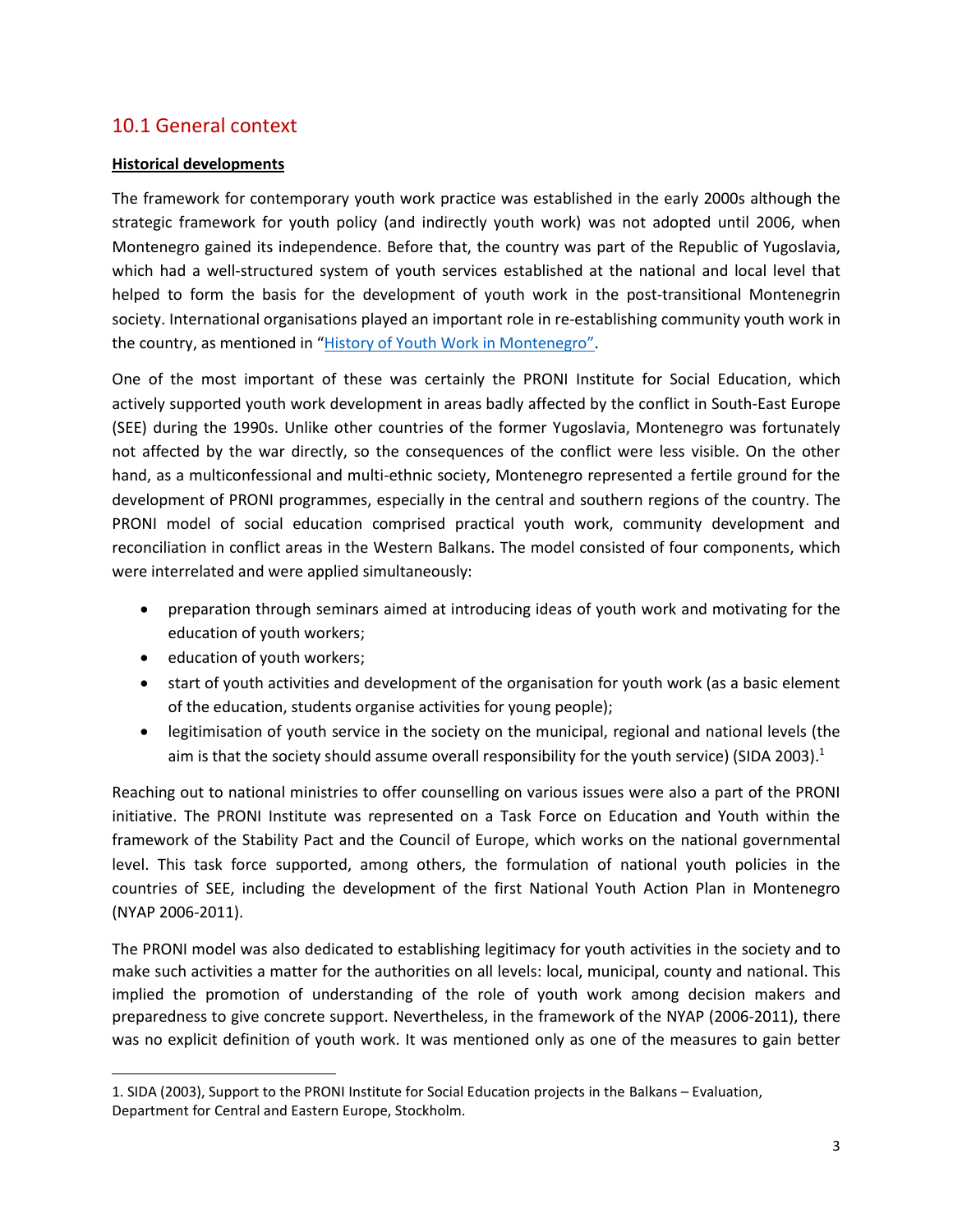youth participation. However, in July 2016 the Parliament of Montenegro adopted the first Law on Youth and in line with the first law, the Government of Montenegro adopted the National Youth Strategy 2017-2021 in September 2016 ensuring more efficient implementation of youth policy. The new Law on Youth was adopted on 4 April 2019 (Official Gazette of Montenegro Nos. 25/19 and 027/19) and both – the Law on Youth and the Youth Strategy – define youth work for the first time.

#### **National definition or understanding of youth work**

Youth work in Montenegro was defined, for the first time, in the framework of the first Law on Youth (2016, Article 5)<sup>2</sup> and the Youth Strategy 2017-2021,<sup>3</sup> as "activities that are organised with youth and for youth, and are based on non-formal education, in accordance with their needs and possibilities". However, the definition of youth work prescribed by the new Law on Youth (2019, Article 4)<sup>4</sup> was more harmonised with the international standards in this field, defining youth work as "activities that are implemented in co-operation with youth and for the youth with a goal of helping them reach independence and transition to adulthood, educational, personal and social development, in line with their needs and abilities, which are based on the methods of non-formal education".

The National Youth Strategy (2016) describes the role of youth work, that is to provide support to young people during a specific development period of becoming autonomous and their transition to adulthood, as well as to assist their personal and social development, and contribute to fulfilment of their potential, so that young people's voices can be heard and they can have an influence and have their place within communities/society. Starting to live on their own has become extremely difficult for young people and they are quite often forced to start their families in multigenerational and quite frequently inadequate residential communities. Young people should be provided with direct support from institutions of the system through concrete and evenly available measures and incentives, which would enable them to start living independently and autonomously.

The strategy furthermore elaborates modalities of youth work implementation by stating that youth work is being implemented within extracurricular activities, within youth clubs, centres, institutions, schools, etc., and contributes to the development of young people into aware, responsible and active members of society, who contribute to the development of the community, show initiative and respect diversity. In close collaboration with the families and other professionals, youth work assists in efforts invested in decreasing youth unemployment, dropping out of school, social exclusion and structured leisure time. In order to fill the gap in the system of support for the development of young people and their transition to adulthood, it is highly important to recognise and professionalise youth work itself.

### 10.2 Administration and governance of youth work

<sup>2.</sup> The Law on Youth, Official Gazette of Montenegro No. 42/16 of 11 July 2016).

<sup>3.</sup> Ministry of Education, Ministry of Sports and Youth, United Nations in Montenegro (2016), Youth Strategy 2017- 2021, Podgorica (Ministarstvo prosvjete, Ministarstvo sporta, Ujedinjene nacije u Crnoj Gori, Strategija za mlade 2017-2021, Podgorica), available at

[www.un.org.me/Library/YouthEmpowerment/1a%20Youth%20Strategy%202017-2021.pdf.](http://www.un.org.me/Library/YouthEmpowerment/1a%20Youth%20Strategy%202017-2021.pdf)

<sup>4.</sup> The Law on Youth, Official Gazette of Montenegro No. 025/19 of 30 April 2019 and Revision of the Law on Youth No. 027/19 of 17 May 2019 (Zakon o mladima, "Službeni list Crne Gore, broj No. 025/19 od 30.04.2019", i Ispravka zakona o mladima br. 027/19 od 17.05.2019).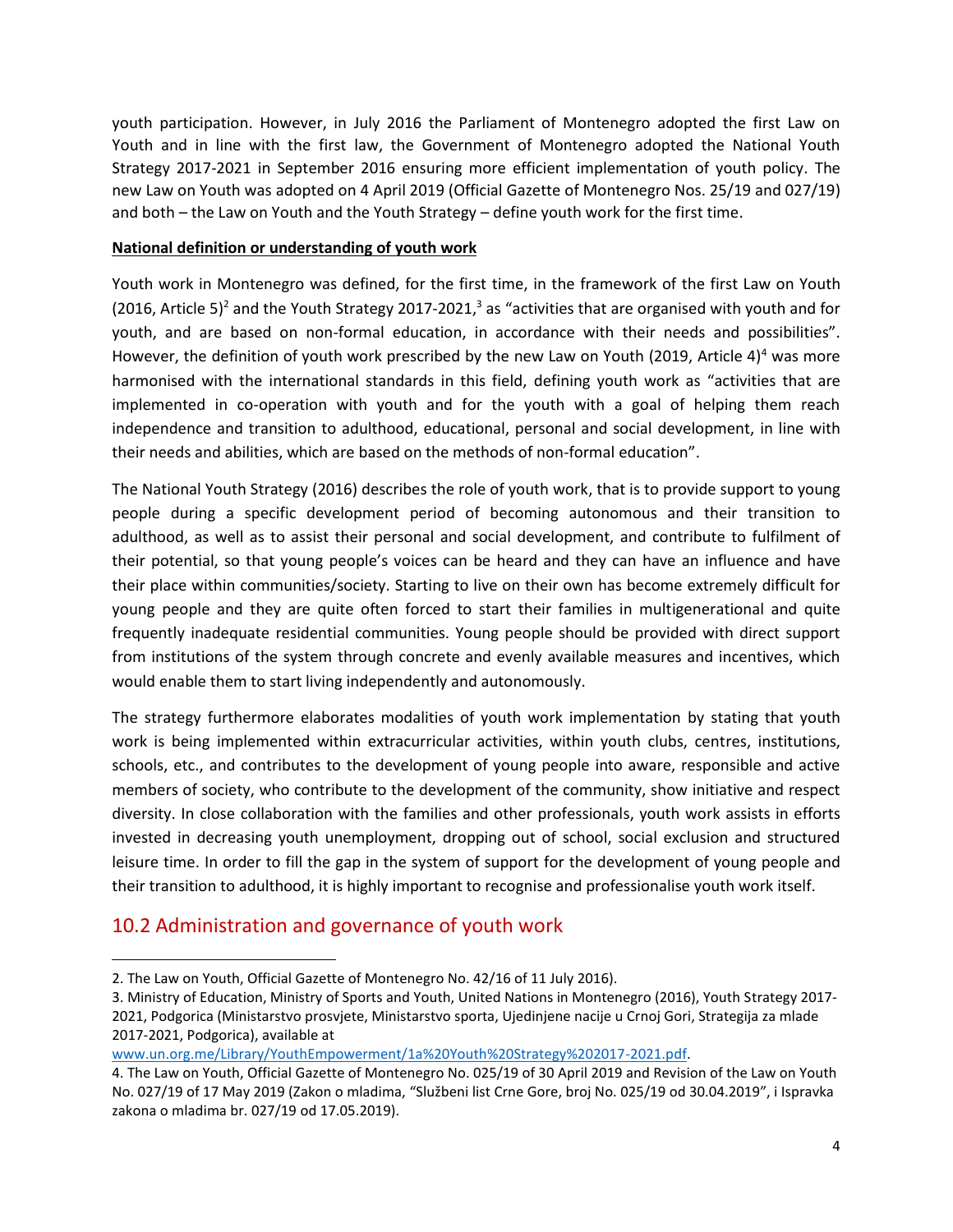#### **Governance**

Article 5 of the Law on Youth prescribes what is considered to be the public interest in the field of youth policy. According to this article, *inter alia*, the creation and improvement of conditions for the work of youth services is considered to be a public interest in this area.

Article 21 stipulates that youth services (that is, youth clubs and youth centres) are formed for the implementation of youth activities and youth work. "Youth club" (Article 22) is defined as a space adapted to the needs of young people in order to implement youth activities (office, etc.), while "youth centre" (Article 23) represents an equipped, multifunctional space designed to meet the needs of young people that is used to conduct youth activities and youth work. Regarding the establishment of youth services, the Ministry of Sports and Youth and the related municipalities provide conditions for the work of youth services within its competencies and possibilities (Article 24). The space for youth service is provided by the administrative body in charge of property affairs or municipalities at the request of the ministry. Exceptionally, the space for youth service can be provided by the ministry through a public call.

The ministry may fund or co-fund a construction, reconstruction, adaptation or furnishing of a youth service up to the amount of €30 000 (Article 25). Additionally, the ministry may, by previously obtained agreement of the government, fund or co-fund a construction, reconstruction, adaptation or furnishing of a youth service in an amount higher than €30 000. Correspondingly, in 2019 and 2020, in very close co-operation between the ministry and the local self-governments, 11 youth services were opened in 2019/2020 in 11 municipalities, adapted and designed to meet the needs of youth, especially taking into account the protection of the rights of persons with disabilities. The Ministry of Sports and Youth has allocated close to  $\epsilon$ 236 000 for the reconstruction and adaptation of 11 youth services in Montenegro – Mojkovac, Plav, Petnjica, Danilovgrad, Nikšić, Šavnik, an adapted Youth Centre in Podgorica, Cetinje, Bar, Kotor and Plevlja. Besides the above-mentioned, youth clubs exist and are supported by the ministry in Berane, Tivat, Budva, Tuzi and Ulcinj.

Performance of administrative and technical work needed for regular functioning of youth services, as well as assignment of services for use of other subjects, shall be done by the ministry or the municipality (Article 26). According to the Rulebook on the method of functioning youth services and the performance of the administrative and technical jobs needed for their functioning (Official Gazette of Montenegro No. 009/20) adopted in accordance with the Law on Youth, the ministry performs administrative and technical tasks necessary for the regular functioning of youth services by engaging young persons (youth services administrators) through the public call. Youth services administrators were elected in the above-mentioned 11 youth services and engaged by the ministry according to the procedure.

Article 15 of the Law on Youth stipulates that the government, at the proposal of the ministry, adopts the Programme of Realisation of Public Interest in the Field of Youth Policy<sup>5</sup> at least once every two

<sup>5.</sup> Montenegro Ministry of Sports and Youth PROGRAMME FOR REALISATION OF PUBLIC INTEREST IN THE FIELD OF YOUTH POLICY FOR 2020 (Crna Gora Ministarstvo sporta i mladih, PROGRAM OSTVARIVANJA JAVNOG INTERESA U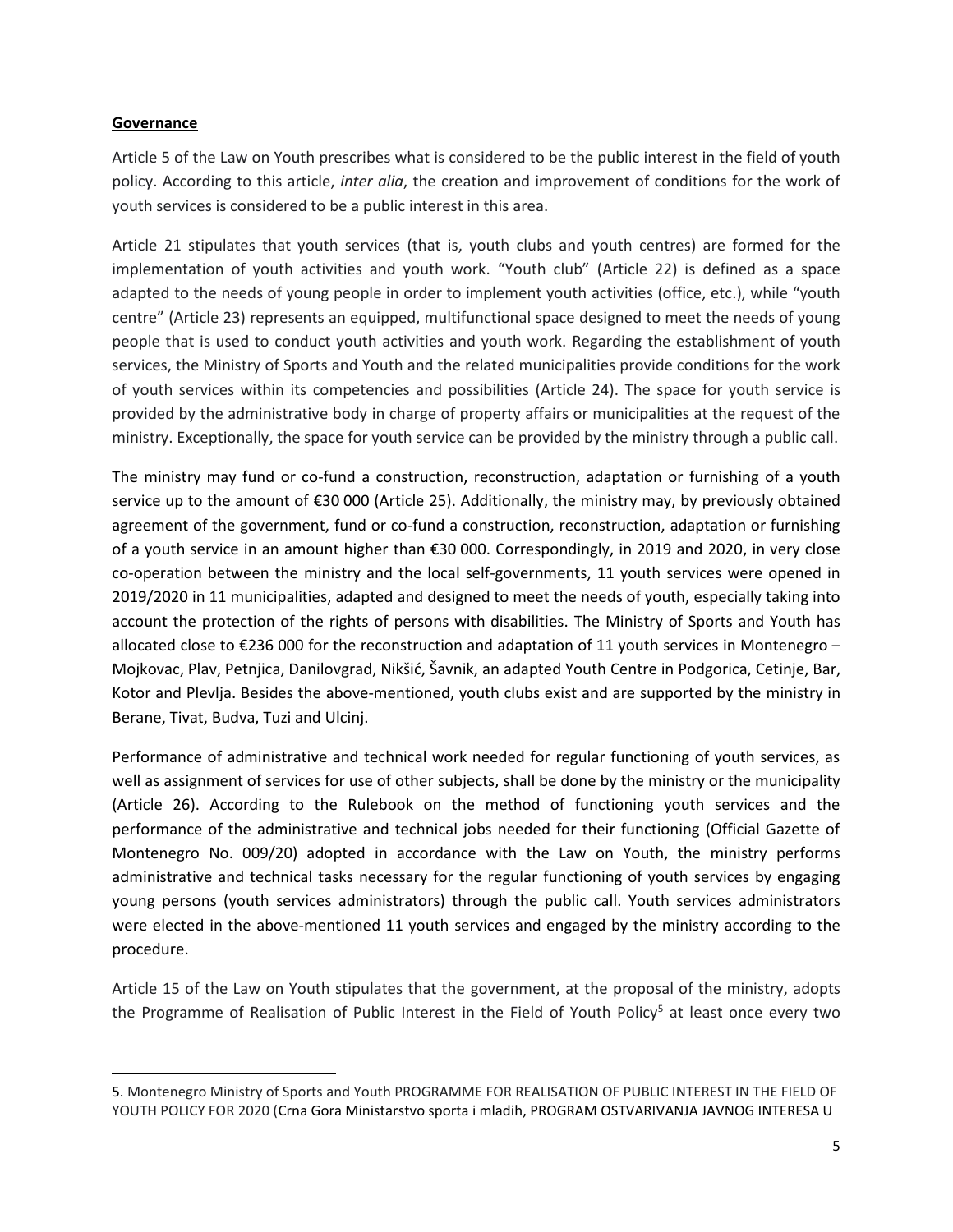years, which is implemented by the ministry. The first document of this type (2020) defines, among other things, specific goals and measures, in relation to each of the areas of public interest in the field of youth policy, including creation and improvement of conditions for the work of youth services. Some of the measures are focused on encouragement of young people to get involved in the work of youth services, and on strengthening the administrative capacity of young people who manage the service. However, measure 3.4 of the programme prescribes the obligation of the ministry, in co-operation with other relevant youth policy subjects, to strengthen the capacities of youth service administrators. In very close co-operation with the Regional Co-operation Council (RCC) through the Western Balkan Youth Lab programme as well as with the OSCE Mission to Montenegro, the Ministry of Sports and Youth efficiently implements capacity-building trainings aimed at increasing capacities of youth services administrators and their networking with other relevant youth policy actors. These capacity-building trainings for youth services administrators strongly contribute to fulfilling normative and strategic priorities in the field of efficient implementation of sustainable functioning of the youth services.

#### **Cross-sectoral co-operation**

The Youth Strategy 2017-2021 clearly positions youth as a matter of interest to Montenegro and through a holistic approach it envisages, not only intersectoral co-operation (explained in other sections of this document) but also interministerial co-operation of youth policy actors. Therefore, the Ministry of Sports and Youth has established an interministerial co-ordinating body for monitoring the Youth Strategy 2017-2021, whose task is to monitor the key outcomes and the activities of the strategy, discuss the adoption of action plans, inform them about the implemented activities, propose possible intersectoral projects, give opinions and recommendations when drafting strategic documents in the field of youth policy and follow the recommendations of international bodies in this field. This approach enables better implementation of youth policy, better planning of youth activities and, with the joint effort of all relevant stakeholders, it will help in improving the position of young people in Montenegro. Therefore, the Ministry of Sports and Youth, with the support of the OSCE Mission to Montenegro, traditionally organises an annual two-day seminar gathering all relevant institutions, youth NGOs, international organisations, young people and other youth policy actors, with the aim of drafting an action plan for the following period of the National Youth Strategy implementation, ensuring in that way a wide and transparent consultation process.

### 10.3 Support for youth work

#### **Policy/legal framework**

See 10.1 and 10.2.

#### **Funding**

According to Article 25 of the Law on Youth, the ministry may fund or co-fund a construction, reconstruction, adaptation or furnishing of a youth service up to the amount of €30 000. Additionally, the ministry may, with previously obtained agreement of the government, fund or co-fund a

OBLASTI OMLADINSKE POLITIKE ZA 2020. GODINU, PREDLOG), available at [www.gov.me/ResourceManager/FileDownload.aspx?rId=393562&rType=2.](www.gov.me/ResourceManager/FileDownload.aspx?rId=393562&rType=2)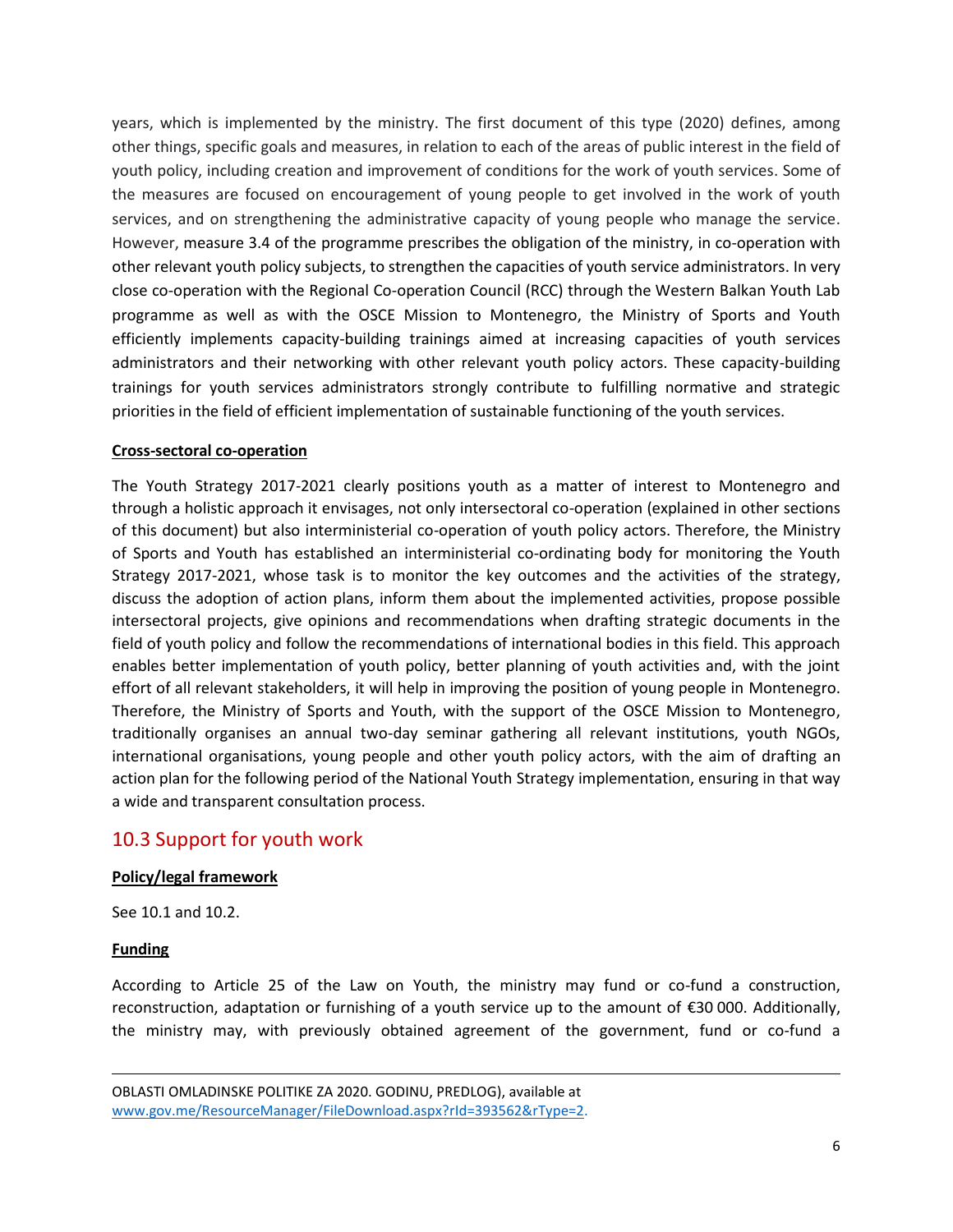construction, reconstruction, adaptation or furnishing of a youth service in an amount higher than €30 000. Funds for the implementation of the programme (and measures relating to development of youth services), pursuant to Article 27 of the Law on Youth, are provided from the budget of Montenegro. The programme identifies entities for the implementation of specific measures, and depending on the type of entity, funds from the budget are allocated through a public call or in accordance with budget procedures. In accordance with the Law on Youth 2016 and Law on Non-Governmental Organisations, in 2018, 2019 and 2020 the Government of Montenegro/Ministry of Sports and Youth have allocated more than €800 000 for youth projects, which is triple the amount allocated in 2017. Through the open calls for youth organisations/NGOs that implement youth policy, approximately 150 projects for young people were supported, where over 20 000 young people were directly involved with the projects. Also, very important international funding sources for youth work in Montenegro are Erasmus+ and the European Youth Foundation, thus numerous NGOs in Montenegro use those sources to apply for funds.

#### **Co-operation**

See 10.2.

### 10.4 Quality and innovation in youth work

#### **Quality assurance**

A quality assurance system for youth work currently does not exist in Montenegro. However, along with adoption of the new youth strategy,<sup>6</sup> the UN System developed guidelines<sup>7</sup> for establishment and management of youth centres and youth clubs in 2017, in co-operation with the Government of Montenegro. The quality criteria presented in these guidelines reflect both a necessity and a minimum, but also an aspiration to achieve the quality that every youth club/centre should strive for. The following criteria have been developed on the basis of the Quality Label for the Council of Europe Youth Centre: The youth club/centre should, as a primary mission, aim to serve the youth and the youth sector; to promote co-operation, including international co-operation in the youth sector; to have a clear status and support of the municipality; to have professional staff who can ensure the quality of youth work in the youth club/centre; to have adequate space to accommodate; to provide and create a safe atmosphere and respect for diversity and human dignity; to contribute to the development of the quality of youth work; to ensure the involvement of young people and youth organisations in the development of youth club/centre concepts and programmes.

#### **Research and evidence supporting youth work**

There is no systematic way of documenting, monitoring and evaluating youth work in Montenegro. Besides, not many studies or research on youth work have been done in the country (apart from regular data collection supporting youth policy development and implementation of the national youth

<sup>6.</sup> [www.strategijazamlade.me.](http://www.strategijazamlade.me/)

<sup>7</sup>. UN Sistem i Vlada Crne Gore (2017), Smjernice za otvaranje i vođenje omladinskih klubova i omladinskih centara, available a[t www.un.org.me/Library/Youth-](www.un.org.me/Library/Youth-Empowerment/Smjernice%20za%20otvaranje%20i%20vo%C4%91enje%20omladinskih%20kubova%20i%20omladinskih%20centara%20-%202017.pdf)

[Empowerment/Smjernice%20za%20otvaranje%20i%20vo%C4%91enje%20omladinskih%20kubova%20i%20omladi](www.un.org.me/Library/Youth-Empowerment/Smjernice%20za%20otvaranje%20i%20vo%C4%91enje%20omladinskih%20kubova%20i%20omladinskih%20centara%20-%202017.pdf) [nskih%20centara%20-%202017.pdf.](www.un.org.me/Library/Youth-Empowerment/Smjernice%20za%20otvaranje%20i%20vo%C4%91enje%20omladinskih%20kubova%20i%20omladinskih%20centara%20-%202017.pdf)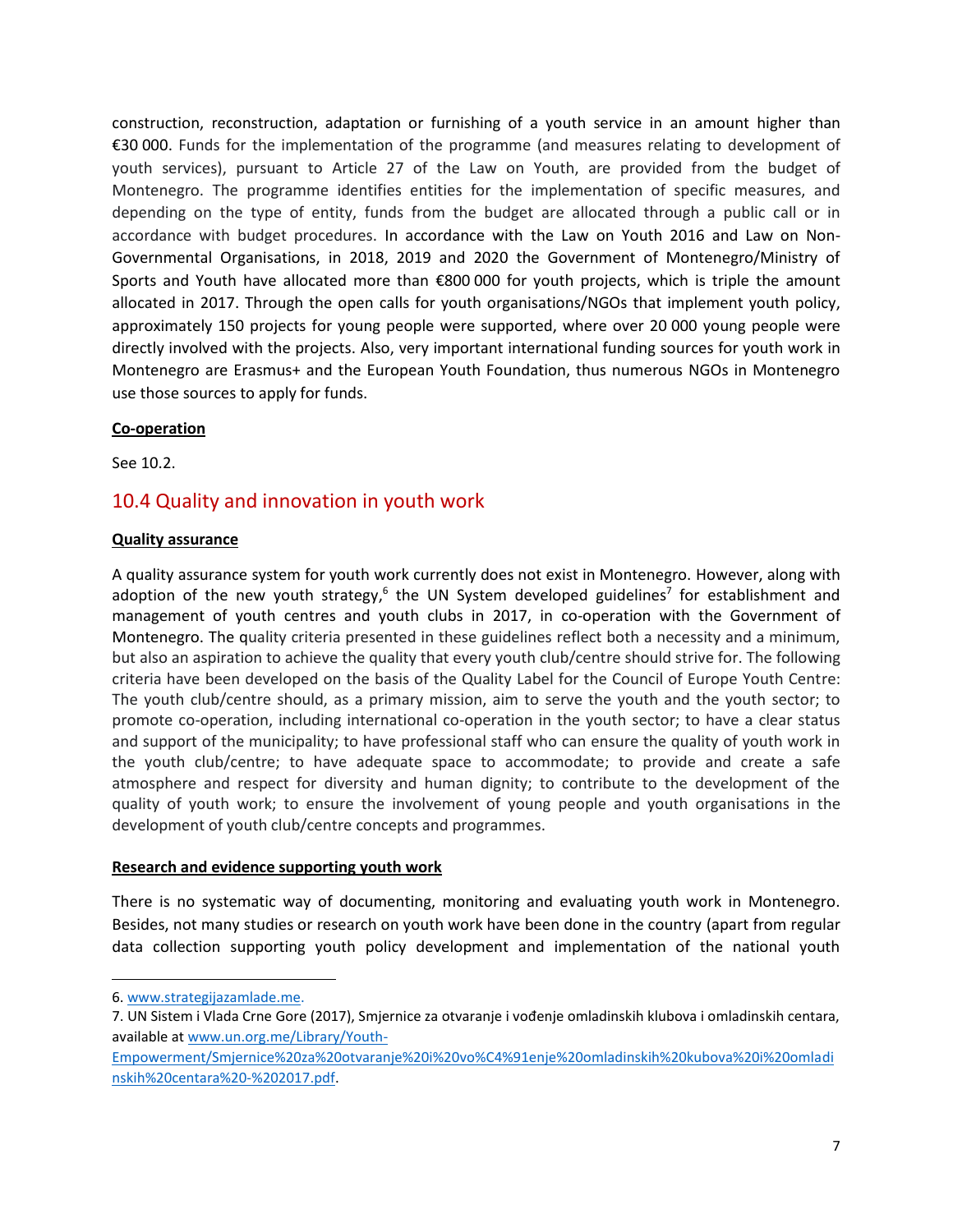strategy). However, considering the fact that youth work is based on the needs, rights and interests of young people, NGOs working with youth are engaged in providing a sound knowledge base for their activities and projects. Youth research is usually carried out in collaboration with organisations, institutions and agencies that can help in both identifying the needs and problems of young people, and finding adequate solutions.

#### **Participative youth work**

There is no record on how national authorities foster the participation of young people in the design of youth work programmes and initiatives, in particular. Consultations with young people on overall youth policy development (described in Chapter 1, Youth Policy Governance) apply to this area as well. In other words, there are no forms of consultation specific to youth work policy.

#### **"Smart" youth work: youth work in the digital world**

There is no record of smart youth work policy or practice at the country level. During the Covid-19 pandemic, NGOs have been encouraged to improve their digital skills and take part in the European open online courses (e.g. MOOC on The Essentials of Youth Work of the EU-Council of Europe youth partnership) or seminars (e.g. SALTO YOUTH seminar on digital tools in youth work).

### 10.5 Youth workers

#### **Status in national legislation**

The definition of youth worker is not given in the Law on Youth in Montenegro, although the Youth Strategy 2017-2021 provides a detailed explanation of the scope and role of youth work (see 10.1).

#### **Education, training and skills recognition**

The education of youth workers within the PRONI model took place from 2002 to 2007 and on different levels under a contract training programme provided by Jönköping University.

The first stage was a basic course, leading to a certificate in Leadership and Developmental Youth Work (Level A, 30 ECTS, European Credit Transfer System) from Jönköping University. This course was designed to be one year of part-time studies. The aim was to produce youth workers able to operate in areas of conflict, and to make young people of different nationalities meet and become reconciled. In the course document it was stressed that the tool of the professional youth worker is social education, which means that youth work is seen as a situation of learning. In different activities, the youth worker will emphasise dialogue to promote skills and values. Self-knowledge is another element in the education. In the residentials, students from different towns met to work together with reconciliation. Besides, the university programme aimed to educate and train professionals working with children and young people to acquire the knowledge and skills necessary for individual and group work with young people on personal and social development, self-confidence, development of values and attitudes, communication, work on conflicts and active participation in building and development of the society.

The second stage (Level B, 30 ECTS) was also designed as a one-year, part-time training. The students received a certificate in Leadership and Developmental Youth Work, Level B, from Jönköping University. The focus of this education was preparation of youth workers as trainers of other voluntary youth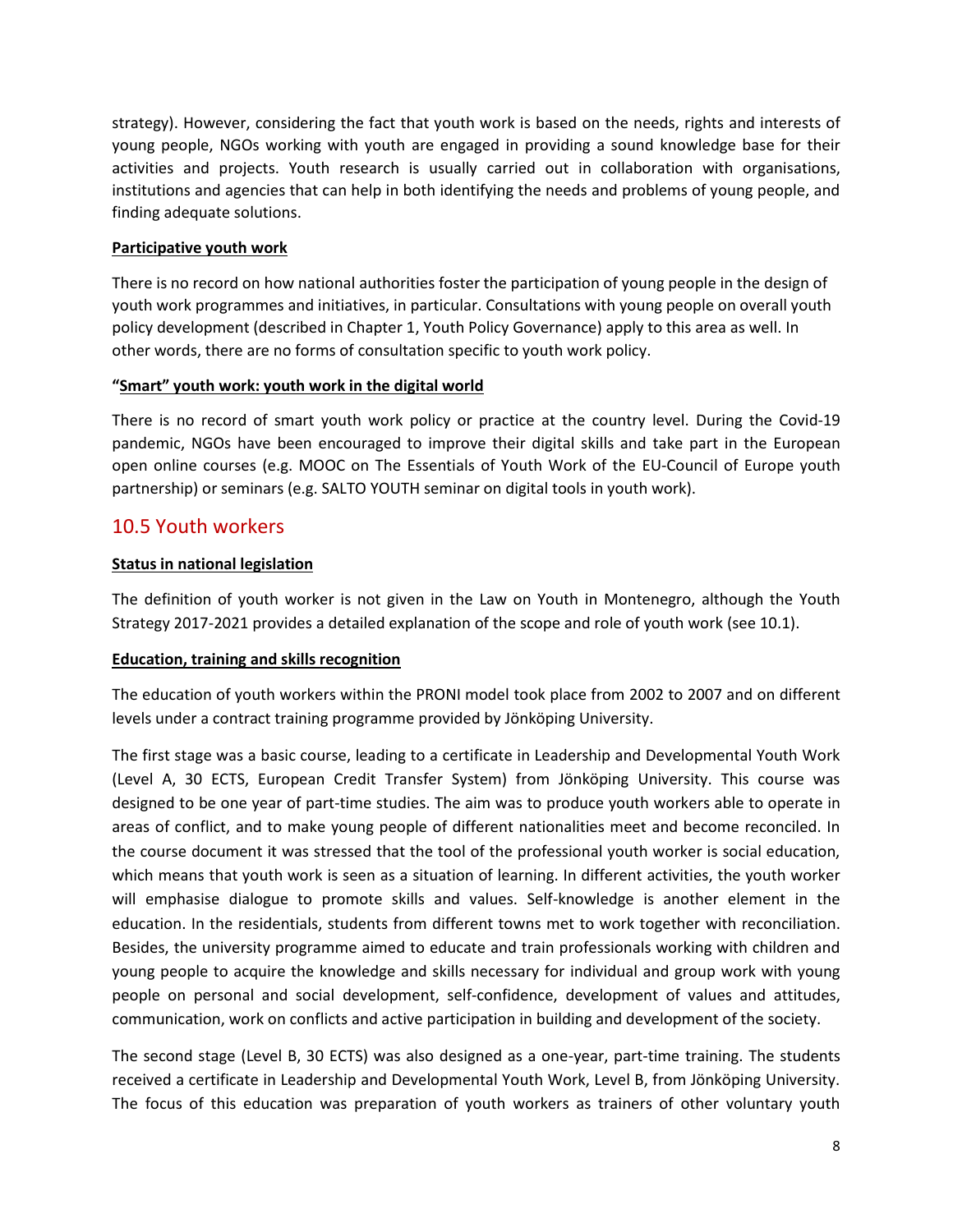workers in conflict-ridden areas. The aim was to further develop skills and knowledge from the first level. The youth workers as trainers worked in the context of social education, which implies practice in facilitating and supporting young people to grow. Another element stressed in this course was conflict transformation, understood as bringing people together to challenge their prejudices and stereotypical attitudes. As a third stage, a Level B+ course was designed (five Swedish credits). The aim was to recruit local people as future trainers of youth workers. The participants were trained in lecturing and practise as mentors for students in Level B courses in group work and practical work.

The NGO Forum MNE,<sup>8</sup> with the support of Forum Syd Balkan Programme, made an effort to localise this university programme in 2007 and to start its implementation in co-operation with the University of Montenegro. Initially, the education of youth workers was an extra-curricular programme implemented at the Faculty of Philosophy in Nikšić (during the academic years 2007/08 and 2008/09) based on agreement between two universities (Jönköping and Montenegro), and soon after that between two faculties (Högskolan för Lärande och Kommunikation and the Faculty of Philosophy in Nikšić), with the financial support of SIDA (Swedish International Development and Co-operation Agency).

The PRONI MODEL also aimed to motivate and educate teachers to conduct training of youth workers. The idea was to make this education a regular part of university education. Another aim was to stimulate the universities to work with youth issues through research work, in order to get a basis of knowledge about the situation of young people. The Bureau for Education Services and the Ministry of Education accredited this programme as a part of the professional training of teachers and the programme was included in the catalogue of professional training programmes for teachers for 2007 and 2008. Overall, 15 teachers finished level A of the training programme for youth workers in the community.

In addition, the Faculty of Philosophy in Nikšić (University of Montenegro) and the NGO Forum MNE were working on establishing a Master's in Community Youth Work, within the framework of the TEMPUS IV project Introduction and Implementation of Academic Programme in Community Youth Work (CYW) through Enhancing Inter-regional Co-operation in the Countries of the Western Balkans. The memorandum of understanding on the TEMPUS IV project was signed by the former Directorate for Youth and Sports (now Ministry of Sports) and the project was implemented by Forum MNE and the Faculty of Philosophy. Even though the whole documentation for MA studies was developed and sent to the university, the programme was not accredited. Unfortunately, due to lack of interest from the university the project was finalised without the result.

#### *Youth Activist Programme*<sup>9</sup>

The NGO Forum MNE was the first organisation in Montenegro to conduct a licensed Youth Activist Vocational Programme (see 10.6). The curriculum for this training programme was adopted by the CVET

<sup>8.</sup> [www.forum-mne.com/en/home/.](www.forum-mne.com/en/home/)

<sup>9.</sup> [www.forum-mne.com/en/programmes/youth-work/.](www.forum-mne.com/en/programmes/youth-work/)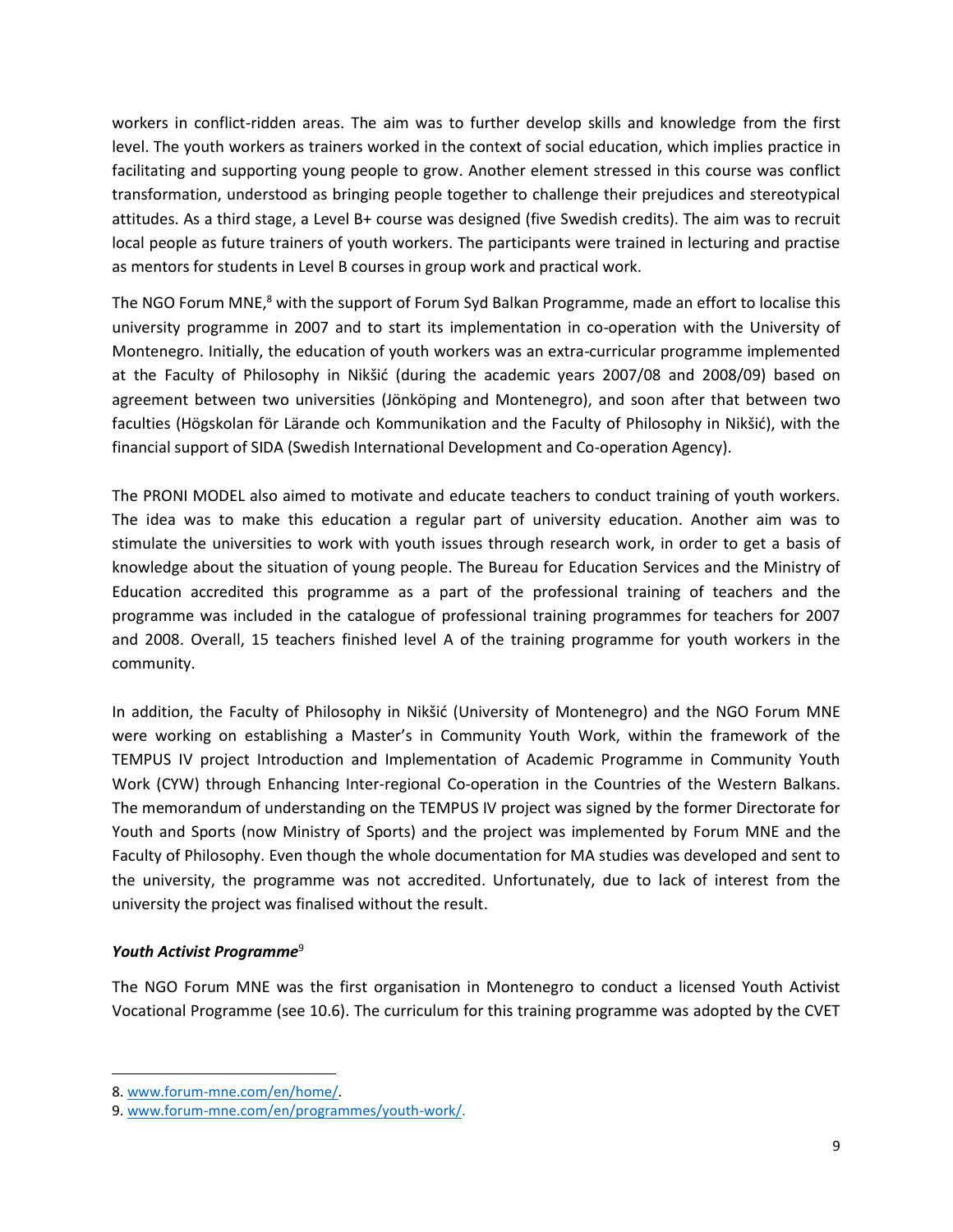and the National Education Council in 2017<sup>10</sup> and it was financed by the Ministry of Sports/Directorate for Youth. The first generation of Youth Activists (15 participants) started in September 2017. Until 2020, there were seven generations of youth activists trained but only two by official CVET (Centre for Vocational Education and Training) curricula. In 2017 and 2019 there were two generations of youth activists trained by the official curriculum. The first examination was organised in November 2019 and 14 youth activists successfully finished the course after completing three modules of the training, three essays on relevant topics and 10 workshops implemented involving young people. At the final examination, participants had a written examination and practice which was evaluated by the examiners.

The programme consists of three trainings and three months of practice together with three exams, after which all the participants gain the Youth Activist occupation certificate.<sup>11</sup> This initiative was important in order to contribute to the professionalisation of youth work, and to give an opportunity to young people who do not have university education to deal with community youth work in a responsible and professional manner.

Forum MNE also offers training on setting up and running youth clubs, whereby future youth workers and activists, who will work in the club, are getting acquainted with the basic principles of youth work, as well as with the recommended standards and procedures in the management of youth clubs.

#### **Mobility of youth workers**

There is no record of youth worker mobility in the country.

## 10.6 Recognition and validation of skills acquired through youth work

#### **Existing arrangements**

There is no occupational standard for youth work in Montenegro, since it is not a recognised profession by the Montenegrin Qualifications Framework. However, the vocation of Youth Activist (equivalent to Youth Leader at the European level) was accredited by the Ministry of Education in March 2017.

In co-operation with the Centre for Vocational Education (Ministry of Education), <sup>12</sup> the NGO Forum MNE<sup>13</sup> has been working on the process of recognition of this vocation for three years. Recognition of this vocation should contribute to the professionalisation of youth work and enhance youth services at both national and local level.

**Skills**

<sup>10.</sup> Se[e https://epale.ec.europa.eu/hr/content/novi-programi-obrazovanja.](https://epale.ec.europa.eu/hr/content/novi-programi-obrazovanja)

<sup>11.</sup> More information is available upon request at [montenegro@forum-mne.com.](mailto:montenegro@forum-mne.com)

<sup>12.</sup> Centar za strucno obrazovanje, Ministarstvo prosvjete, available at https://cso.gov.me/centar.

<sup>13.</sup> [www.forum-mne.com/en/home/.](www.forum-mne.com/en/home/)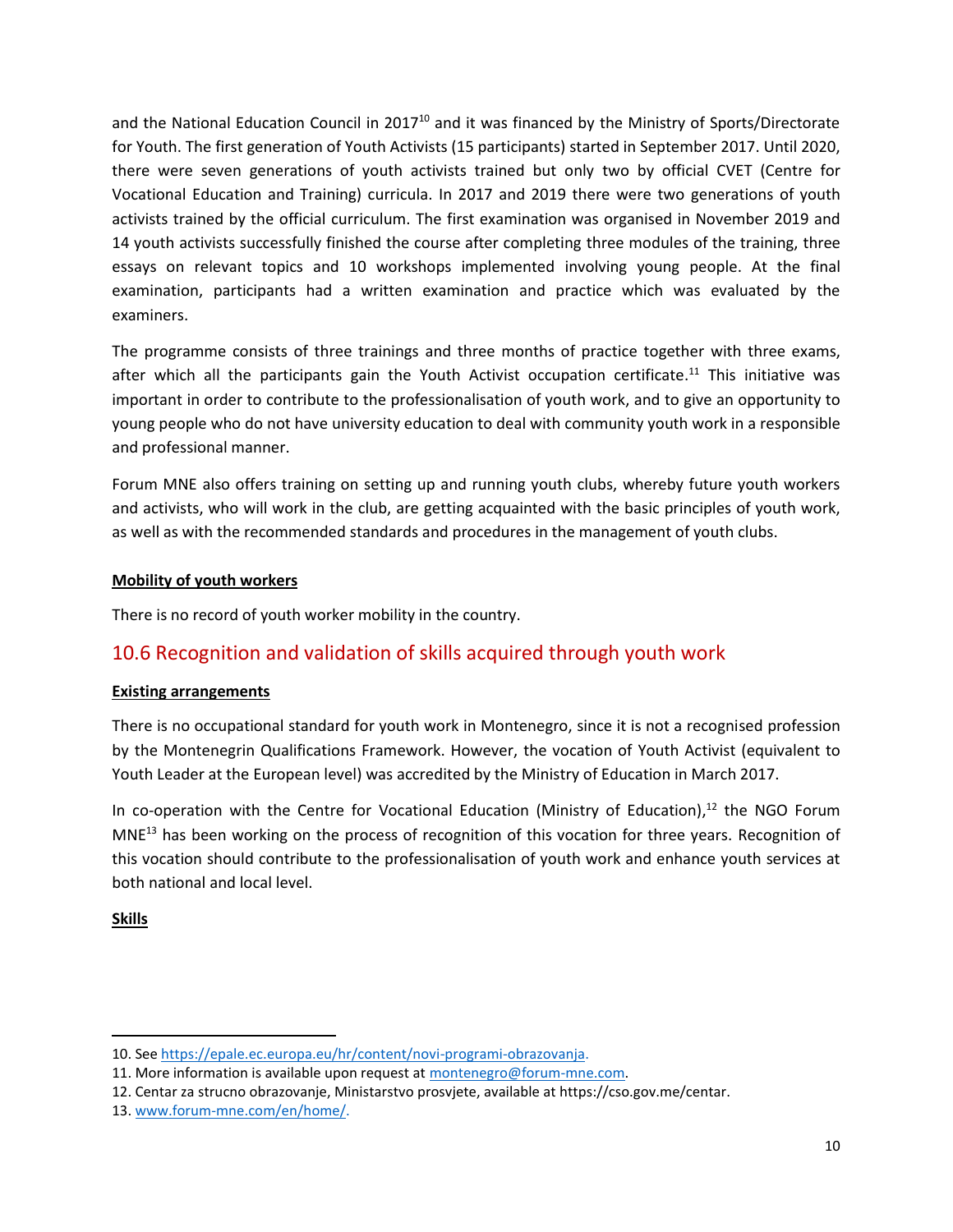The professional competences of the youth activists<sup>14</sup> recognised in the vocational standard are as follows:

- ensures quality in accordance with the standards in youth work;
- organises youth exchanges, festivals, events, campaigns, youth education camps, educational and entertainment programmes and leading info centres;
- designs and creates project proposals in line with international recommendations and charters on the participation of young people in accordance with the needs of the communities in which they work;
- provides support initiatives for young people and children;
- detects, directs and uses leadership potential in themselves and other young people and supports participation in their communities;
- ensures the protection of health and environment.

### 10.7 Raising awareness about youth work

#### **Information providers**

There is no youth information system in place at the country level and therefore all relevant information, including those relating to youth services (youth clubs and youth centres) are disseminated either by the Ministry of Sports and Youth, or by local self-governments (youth offices), and NGOs (e.g. mladi!nfo Montenegro)<sup>15</sup> or the international organisations (e.g. OSCE, UN).

#### **Key initiatives**

In close partnership with the OSCE Mission to Montenegro, the Ministry of Sports and Youth will conduct capacity-building training for youth services administrators engaged by the ministry as a followup of the training conducted in September with the support of the Regional Co-operation Council (RCC). With the support of the RCC, the Western Balkan Youth Lab Programme was conducted in September 27-30 2020, with 25 participants. It was a three-day capacity-building training for strengthening the capacities of youth services administrators engaged by the Ministry of Sports and Youth.

## 10.8 Current debates and reforms

#### **Forthcoming policy developments**

Thanks to the continuous support of international organisations, the OSCE Mission to Montenegro as well as very successful beginning of co-operation with RCC, it is expected that capacity-building trainings and programmes for youth services administrators and their networking with all relevant youth policy actors at national and local level will be developed and implemented continuously by the Ministry of Sports and Youth as well as by other relevant institutions in this field.

#### **Ongoing debates**

<sup>14.</sup> Basic guidance of the Youth activists programme is provided in following publication: [www.forum](www.forum-mne.com/mdocs-posts/omladinski-aktivisti-prirucnik)[mne.com/mdocs-posts/omladinski-aktivisti-prirucnik.](www.forum-mne.com/mdocs-posts/omladinski-aktivisti-prirucnik)

<sup>15.</sup> https://mladiinfo.me/biografija/.